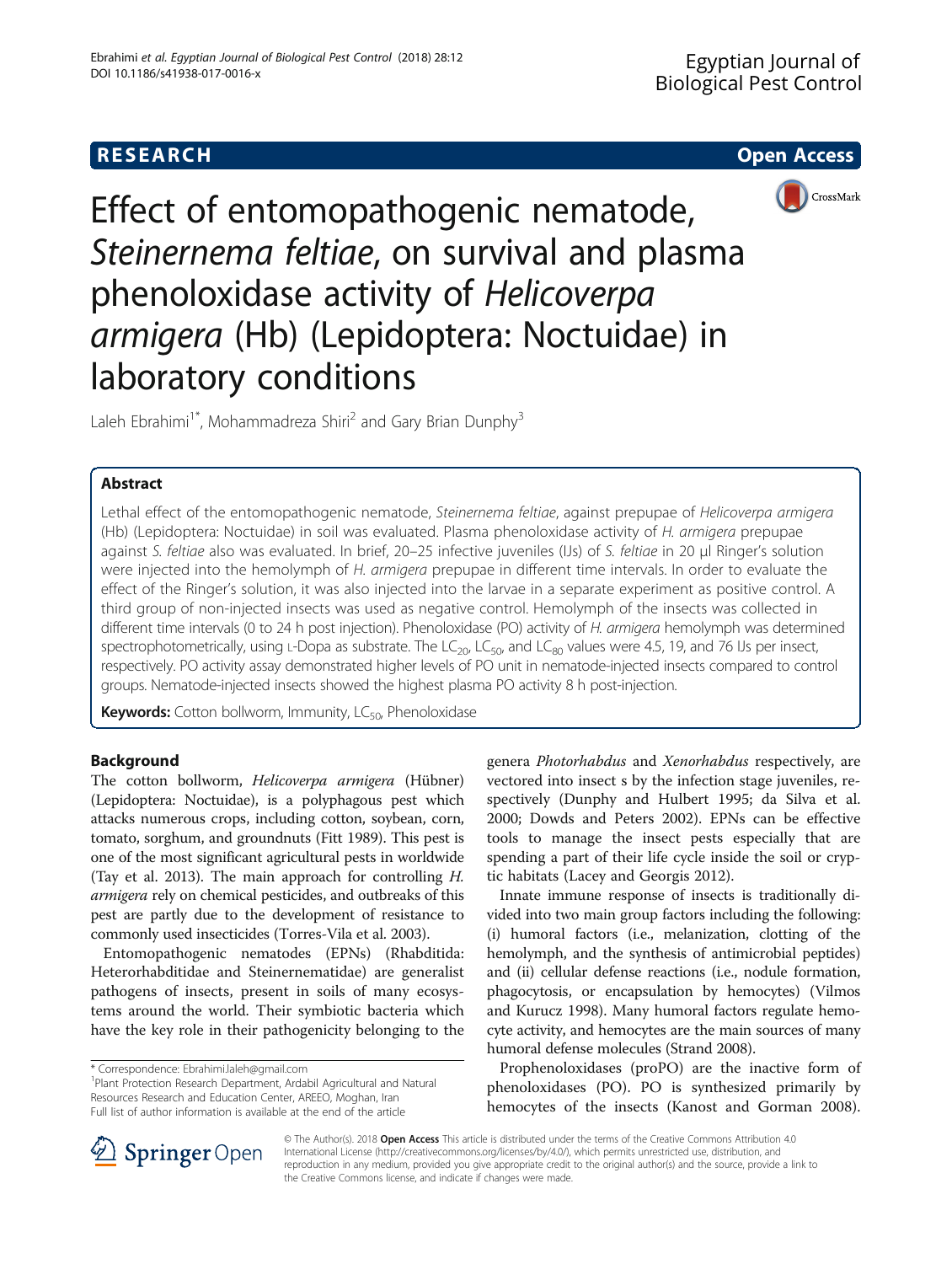Activation of prophenoloxidases occur immediately against invading microbes in the hemolymph of insects. Insect phenoloxidases play a key role in initiating the humoral and cellular immune reaction against pathogen and parasites (Marmaras et al. [1996\)](#page-3-0). During melanogenesis, the main role of PO is converting phenols to quinones, which subsequently polymerized to form melanin and generating toxic radicals (Shelby and Popham [2006](#page-3-0); González-Santoyo and Córdoba-Aguilar [2012\)](#page-3-0).

In the present study, susceptibility and PO activity of H. armigera prepupae against S. feltiae was investigated. Due to the life cycle of H. armigera which spent the prepupa and pupa stages inside the soil, therefore using EPNs as a part of its integrated management program can be promising, a little information about plasma PO activity of H. armigera and the effect of nematode infection on it.

#### Materials and methods

# Lethal effect of S. feltiae against H. armigera Nematode

Steinernema feltiae was collected from soil of Tabriz, Iran. Nematodes were cultured using the last instar greater wax moth larvae, Galleria mellonella (Woodring and Kaya, [1988\)](#page-3-0). Infective juveniles were stored in distilled water at 5 °C and used in all the experiments within 30 days of emerging from the host. Before use, the nematodes were kept at 25 °C for 20–30 min for acclimatization.

### Insects

### Helicoverpa armigera

H. armigera eggs and larvae were collected from soybean fields of Moghan, Iran. The stock culture was established using soybean fresh leaves in the laboratory at  $26 \pm 2$  °C, 50 ± 5% RH and 16:8 (L: D) photoperiod.

### Galleria mellonella

G. mellonella were reared on a modified artificial diet of Poinar Jr [\(1975\)](#page-3-0) and incubated at  $26 \pm 2$  °C,  $50 \pm 5$ % RH and 16:8 (L: D) photoperiod.

#### Bioassay

Late prepupae of *H. armigera* which stopped their feeding were used in bioassay experiment. The experiment was conducted in cylindrical plastic boxes (3-cm diameter and 5-cm height) which were filled with 15-g autoclaved sandy soil. Based on preliminary experiments, range of the appropriate nematode concentration which causes approximately 20 to 80% mortality was determined. Then, different nematode concentrations (i.e., 10, 20, 45, 95, and 200 infective juveniles (IJs) per larva) were added on to the surface of the wetted soil. In brief, 0.5 ml of distilled water was added to the soil; then, the nematode concentration was added in 1-ml distilled water. One prepupa of H. armigera was placed on the soil, and the boxes were covered with ventilated lids to avoid desiccation. Control boxes received 1.5-ml distilled water without nematode. Each nematode concentration and control was replicated three times, and insect mortality was recorded after 96 h. The boxes were incubated at  $26 \pm 2$  °C,  $50 \pm 5$ % RH and 16:8 (L: D) photoperiod.

## Plasma penoloxidase activity assay

Infective juveniles (20–25 IJs in 20 μl of Ringer's solution) of S. feltiae were injected into each of 50 larvae of H. armigera. The control groups consisted of 50 insects without injection and larvae injected with 20 μl of Ringer's solution. Prior to bleeding, insects were disinfected for 2 min in 70% ethanol and then placed on ice for 2–5 min. Five larvae were bled once at designated time intervals (0 min–48 h pi). Hemolymph samples were centrifuged at 4 °C and 12,000g for 10 min to pellet cell debris. Aliquots (5 μl) of hemolymph supernatant were added to reaction buffer (195 μl 10 mM L-DOPA and 600 μl 10 mM Tris-HCl) and dopachrome formation followed spectrophotometrically (at an optical density (OD) wave length of 490 nm) (Biochrom WPA Biowave S2100 Diode Array Spectrophotometer) in samples incubated at 35 °C for 5 min in a water bath (Ebrahimi et al. [2014b](#page-3-0)). There were three replicates for each sample. The experiment was repeated twice.

#### Statistical analysis

 $LC_{20}$ ,  $LC_{50}$ , and  $LC_{80}$  values were obtained by Probit analysis using SAS software (SAS Institute [2004\)](#page-3-0). Analysis of variance was done, and the means were evaluated by Duncan's multiple-range test (SAS Institute [2004\)](#page-3-0). Lethal experimental data was transformed into square root of  $(x + 1)$  where needed, before analysis.

# Results and discussion Lethal effect

Regression analysis revealed a significant correlation between log dose and insect mortality ( $P < 0.05$ ). Prepupae of H. armigera were found susceptible to infection by Iranian isolate of S. feltiae. The  $LC_{20}$ ,  $LC_{50}$ , and  $LC_{80}$ values for *S. feltiae* on *H. armigera* were 4.5, 19, and 76 IJs per insect, respectively (Table 1). Because goodnessof-fit chi-square value was not significant for probit

**Table 1** LC<sub>20</sub>, LC<sub>50</sub>, and LC<sub>80</sub> values for Steinernema feltiae against Helicoverpa armigera

|                      | Slope $\pm$ SE Chi-square LC <sub>20</sub> LC <sub>50</sub> | $(95\%$ CL) $(95\%$ CL <sup>b</sup> ) $(95\%$ CL) | $LC_{80}$                                 |  |
|----------------------|-------------------------------------------------------------|---------------------------------------------------|-------------------------------------------|--|
| $1.37 \pm 0.21$ 2.62 |                                                             |                                                   | 4.5 (2-8) 19 (12-26) 76 (72-196) 0.94 225 |  |

<sup>a</sup>LC values are based on IJs per insect

**b**Confidence limit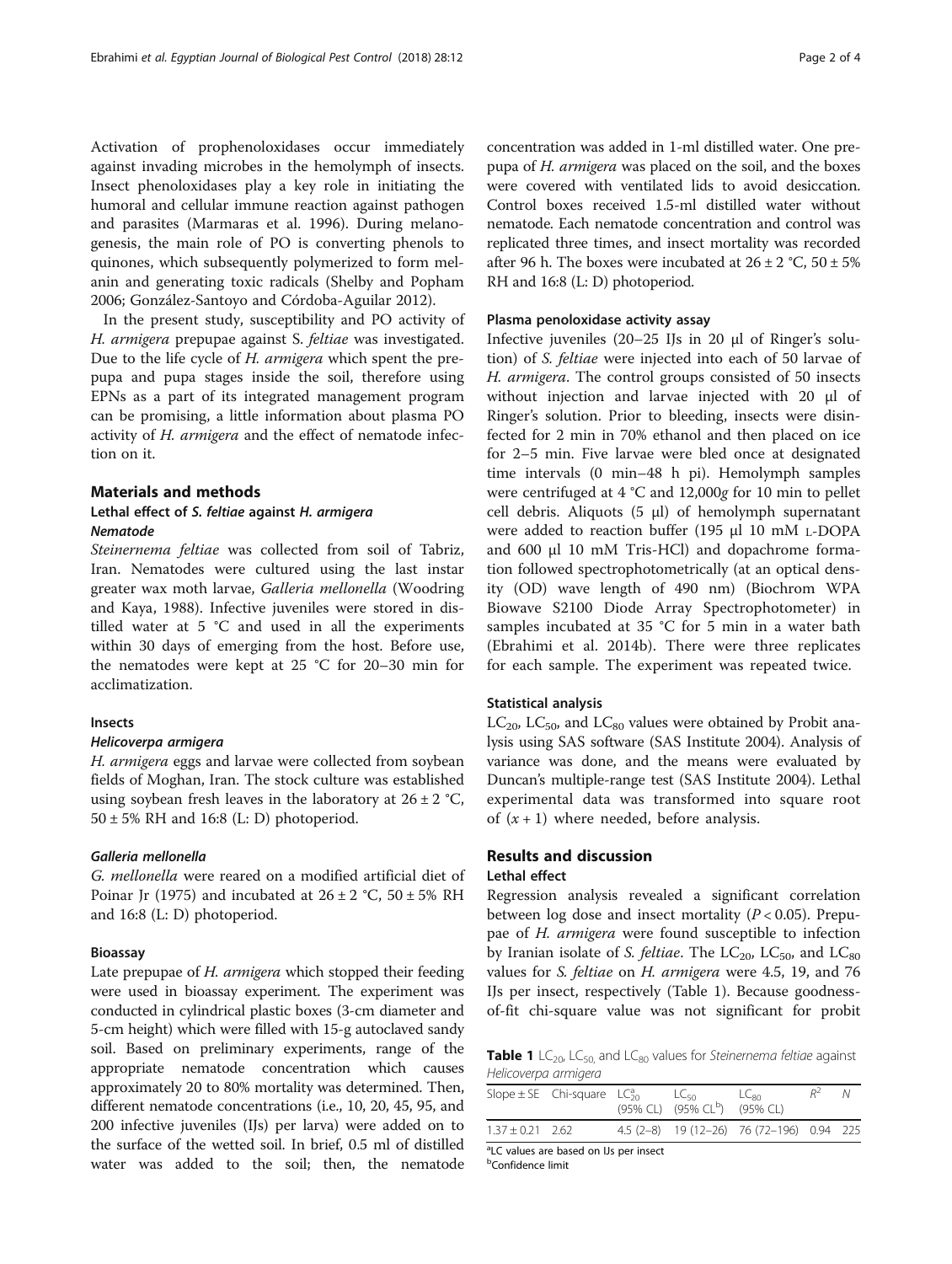| 11 I LL I V UI J |                                 |                                    |                                |  |  |  |
|------------------|---------------------------------|------------------------------------|--------------------------------|--|--|--|
| Time intervals   | Nematode-injected insects       | Ringer's solution injected insects | Non-injected insects           |  |  |  |
| 15 min pi        | $0.093 \pm 0.002$ <sup>9</sup>  | $0.127 \pm 0.001^{cd}$             | $0.107 \pm 0.001^a$            |  |  |  |
| 30 min pi        | $0.198 \pm 0.013$ <sup>d</sup>  | $0.110 \pm 0.008$ <sup>ef</sup>    | $0.105 \pm 0.001^a$            |  |  |  |
| 1 h pi           | $0.123 \pm 0.001^e$             | $0.128 \pm 0.005^{cd}$             | $0.105 \pm 0.001^a$            |  |  |  |
| 1.5 hpi          | $0.067 \pm 0.002$ <sup>h</sup>  | $0.146 \pm 0.013^b$                | $0.107 \pm 0.001^a$            |  |  |  |
| 2 h pi           | $0.105 \pm 0.006$ <sup>fg</sup> | $0.095 \pm 0.006^{fg}$             | $0.105 \pm 0.000$ <sup>a</sup> |  |  |  |
| 4 h pi           | $0.119 \pm 0.012$ <sup>ef</sup> | $0.084 \pm 0.006$ <sup>9</sup>     | $0.107 \pm 0.001^a$            |  |  |  |
| 6 h pi           | $0.119 \pm 0.001$ <sup>ef</sup> | $0.138 \pm 0.003$ <sup>bc</sup>    | $0.104 \pm 0.001^a$            |  |  |  |
| 8 h pi           | $0.271 \pm 0.026$ <sup>c</sup>  | $0.180 \pm 0.000$ <sup>a</sup>     | $0.106 \pm 0.001^a$            |  |  |  |
| 10 h pi          | $0.299 \pm 0.012^b$             | $0.087 \pm 0.009^9$                | $0.104 \pm 0.003^{\circ}$      |  |  |  |
| 16 h pi          | $0.340 \pm 0.009$ <sup>a</sup>  | $0.093 \pm 0.0039$                 | $0.107 \pm 0.000$ <sup>a</sup> |  |  |  |
| 24 h pi          | $0.298 \pm 0.006^b$             | $0.120 \pm 0.002$ <sup>de</sup>    | $0.103 \pm 0.001^a$            |  |  |  |
|                  |                                 |                                    |                                |  |  |  |

Table 2 Phenoloxidase units of injected nematode, Ringer's solution as compared to those of non-injected insects at different time intervals

In each column, similar lowercase letters in the same column are not significant ( $P < 0.05$ )

analysis, no heterogeneity factor was used in the calculation of confidence limits and  $LC_{20}$ ,  $LC_{50}$ , and  $LC_{80}$ values.

Pathogenicity of different isolations and strains of EPNs against H. armigera were documented before (Glazer and Navon [1990;](#page-3-0) Glazer [1997](#page-3-0); Navon et al. [2002](#page-3-0); Kalia et al. [2014](#page-3-0)). The result of lethal experiment showed high susceptibility of H. armigera prepupae to S. feltiae which is agreed with the previous studies (Glazer and Navon [1990](#page-3-0); Glazer [1997\)](#page-3-0). Glazer and Navon ([1990](#page-3-0)) reported a  $LC_{50}$  value equal to 54 IJs per insects for S. feltiae larvae. The present results with prepupae show either a greater virulence by the Iranian strain or increased pupal susceptibility, which lacking larval mobility and grooming behaviors, would be more easily infected by the IJs.

#### Plasma phenoloxidase activity

Variance analysis of plasma PO activity data showed significant difference between nematode injected and both control groups (*F* value = 628.36;  $df = 2$ ;  $P < 0.01$ ). Plasma PO activity was  $0.184 \pm 0.002$  (OD/min) for nematodeinjected insects while it was  $0.119 \pm 0.001$  (OD/min) and  $0.105 \pm 0.00$  (OD/min) for non-injected and Ringer's solution-injected control groups, respectively. All three insect groups showed significantly different PO activity from each other.

Po activity was significantly different among different time intervals (Table 2). PO was the lowest amount in 15 min pi which was increased significantly to the highest values until 16 h pi in nematode-injected insects. Subsequently, PO was decreased 24 h pi and insect death occurred. In Ringer's solution-injected control group, there was no regular trend in amount of PO during the time intervals. However, PO was the highest in 8 h pi and the lowest amount was recorded 10 h pi and 16 h pi. There were no significant differences between time intervals in non-injected control group (Table 2).

A few studies investigated the infection of EPNs on PO activity of host insects (Brivio et al. [2002](#page-3-0); Walter et al. [2008](#page-3-0); Ebrahimi et al. [2014a](#page-3-0), [2014b;](#page-3-0) Kramarz et al. [2016](#page-3-0)). PO is the key component of insect humeral immune system. PO activation occurs upon different pathogens such as entomopathogenic nematode invasion in insect hemolymph. However, Brivio et al. [\(2002\)](#page-3-0) reported S. feltiae inhibited PO activity of G. mellonella until 40 min pi compared to control larvae. They showed that the juveniles of S. feltiae induced the speedy suppression of phenoloxidase tend to avoid host humoral encapsulation. In overall, lepidopterans are susceptible to EPNs and G. mellonella is used as laboratory susceptible host for them. The results of PO activity assay demonstrated higher levels of PO unit in nematode-injected insect compared to both control groups (Table 2), which suggested H. armigera PO activation by nematode infection. Releasing the symbiotic bacteria and increasing the bacterial cells in hemolymph of H. armigera during the experimental time interval were reasonable explanation for increasing trend of PO activity in nematode-injected insects. While it is possible the nematode alone activated the enzyme, a GroEL-like toxin from Xenorhabdus budapestensis which activates PO in G. mellonella larvae. Yang et al. ([2012](#page-3-0)) implies in H. armigera, X. nematophilus complex to activate the enzyme.

### Conclusions

In conclusion, prepupae of H. armigera were found susceptible to infection by Iranian isolate of S. feltiae. Variance analysis of Plasma PO activity data showed